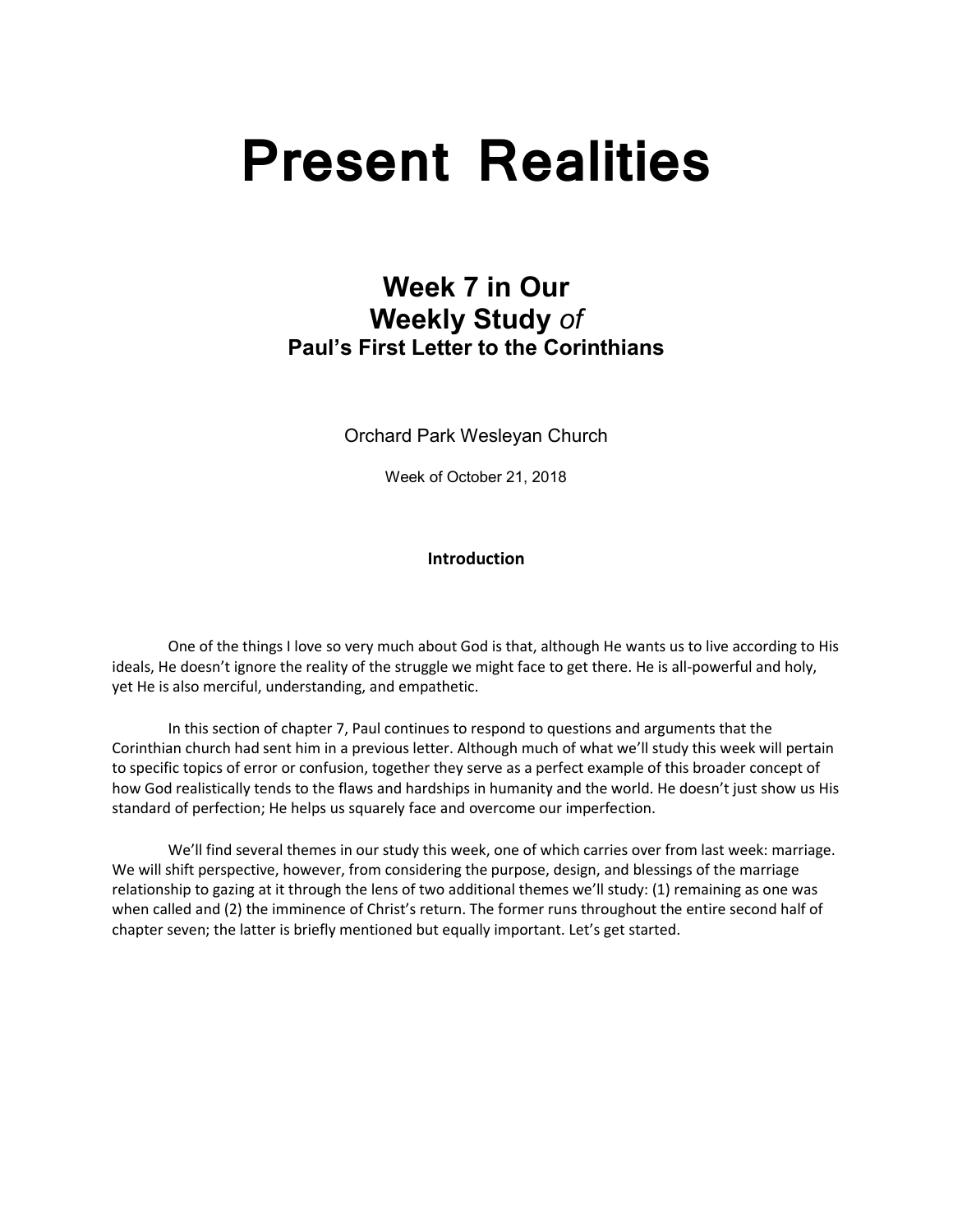#### **Day 1**

## **Unhappy Marriage: Separation and Divorce**

*"But for those who are married, I have a command that comes not from me, but from the Lord. A wife must not leave her husband. But if she does leave him, let her remain single or else be reconciled to him. And the husband must not leave his wife."* 1 Corinthians 7:10-11 NLT

 We spent last week discussing marriage, intimacy, and all the blessings we can receive in that relationship. But as we move into verses 8-40 this week, we'll see that although God did design marriage to be the deepest and most intimate of human relationships, He also understands that in this broken world, we will have to contend with broken relationships. Marriage is seldom void of challenges. Thankfully, our God is *the* expert at repairing broken relationships and overcoming impossible challenges.

Please bear with me today as we study what God says through Paul, Malachi, and Jesus Himself about divorce. First, let me point out that anything I say today is meant for marriages that are not characterized by abuse or infidelity. Those are two very serious transgressions in the marriage relationship, and scripture mentions one as justifiable grounds for divorce. I am not speaking to those situations today.

Nonetheless, divorce is a hard topic, and please know that nothing I say today is meant to condemn. We've all been in situations where we've either knowingly or unknowingly transgressed God's commands. I spent the bulk of my twenties and the early part of my thirties there. However, we do need to squarely face what God says in His Word about subjects that can make us feel uncomfortable.

I realize that many of you will be on the opposite end of this spectrum and might be wondering even now, *Why are we spending time on divorce when that's never been an option for me/us?* Well, there are several reasons: First, God talks about it surprisingly often and very bluntly. For us to skip over it would just be foolish. Secondly, although we might have a good handle on the basics of what God says about divorce, I think we'll see a little more of His heart on the matter today. And finally, we're not just studying what God says about divorce for our personal lives. The church is here on this earth to influence the world around us for God's Kingdom, but too often, we're the ones being affected by the world. What we'll learn today will strengthen us and should affect our witness.

Let's start with what God says about divorce in His Word. Quite honestly, I never paid much attention to how much He addresses this issue in scripture. I always knew God said not to divorce, and I was familiar with some passages; but I didn't *really* pay attention to how much and how often He spoke about it. So let's pay attention together today.

#### **Please review the verses above and also read Malachi 2:13-16, Matthew 5:31-32 and Matthew 19:3-9.**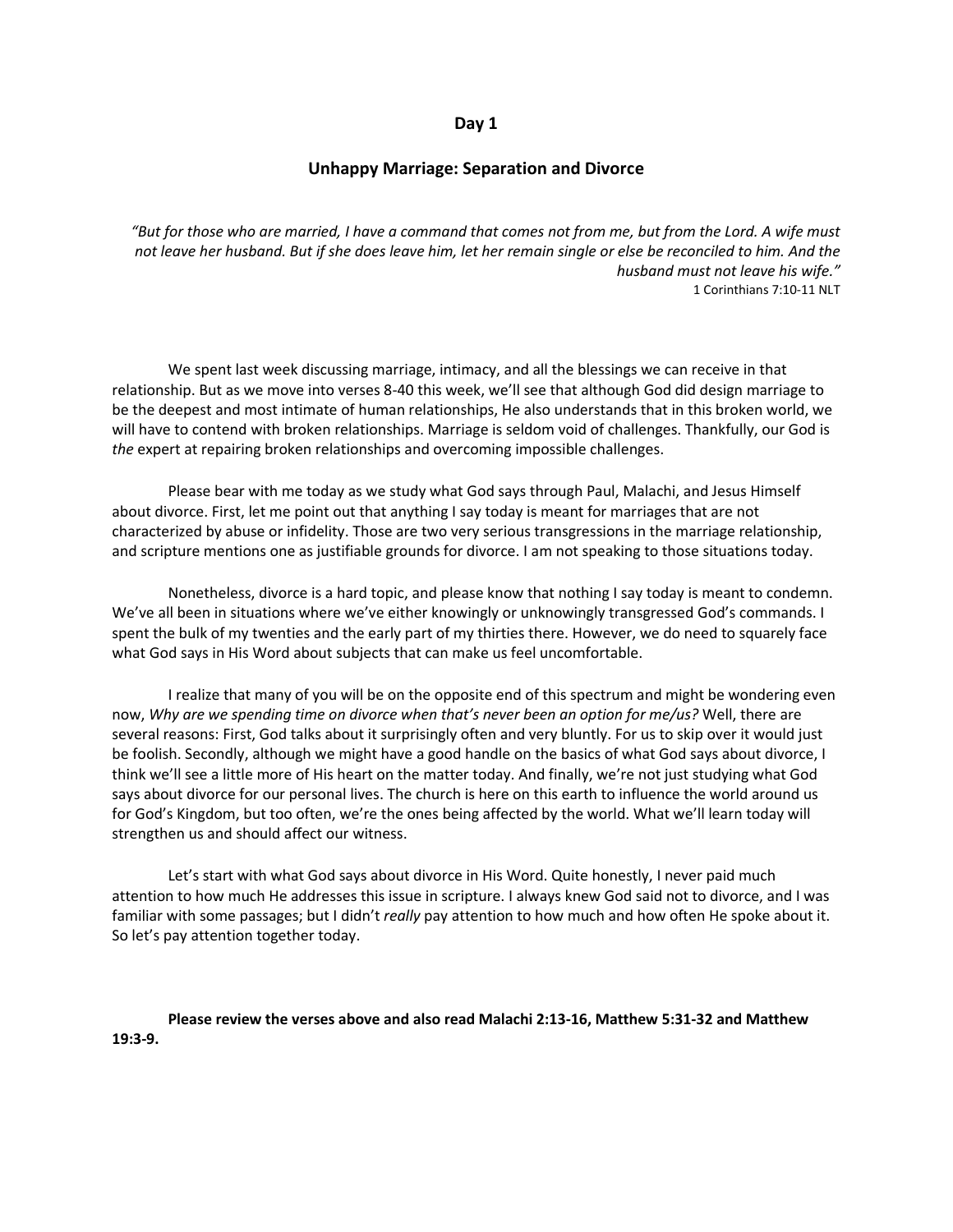Divorce has been around almost as long as marriage has; It was as much an ancient problem as it is a modern one. In Leviticus 21:7, divorce is mentioned as an already-existent societal reality. In Deuteronomy 24:1-4, Moses gave laws in response to the common occurrence of divorce and the abuses that often accompanied it. These laws were not intended to condone divorce, as Jesus taught in Matthew 19. By contrast, they were introduced to put some limitations on the amount of damage divorce and remarriage could cause.

Our fallen nature makes us imperfect as the lover and the loved in marriage. As the *lover*, we struggle to love steadfastly, selflessly, and

forever. As the *loved*, we wrestle again with that "s-word," selfishness. Sometimes it makes us almost impossible to love. The result? Some couples just don't want to be married anymore. God knows this; He understands it; but He's not OK with His people acting on it. So, as we read in His Word, God tells us how He feels about it many times.

 Now we have to ask, *Why?* Why does God hate divorce so vehemently? We could list obvious reasons to such an obvious question: because it destabilizes and breaks apart families; because it hurts everyone in its wake; because, as Jesus said, divorce was never part of God's plan. All of these are true. Let's look at two additional reasons:

1. **Because just as marriage is a reflection of the intimacy Christ wants with His church, so the lifelong promise of marriage mirrors God's covenant with His people.** We talked about the marriage relationship being designed for intimacy and to reflect the type of relationship Christ wants with His church at length already last week. Today, as we talk about why God considers marriage a nearly unbreakable bond, we can't ignore its covenantal nature—and how seriously God regards covenants.

#### **Please read Genesis 17:7 and Deuteronomy 7:9.**

When God enters into covenant, it is forever. In fact, according to Hebrews 8:7-13 and 9:15, though Israel abandoned God's covenant, God remained faithful and instituted the new covenant through His Son. This new covenant was designed to be far better than the first because it redeemed Israel (and us, too, as those who are grafted in) from its transgressions under the first. God's covenant with His people doesn't depend on perfection or performance from us. Its fulfillment rests on God Himself, and He never fails.

Because marriage is reflective of God's relationship with His people, the vows we make to each other in marriage are also representative of God's promise to us. No wonder He never wants to see those broken! There is nothing that can break God's covenant love for His people. "Neither death nor life, neither angels nor demons, neither our fears for today nor our worries about tomorrow—not even the powers of hell can separate us from God's love" (Romans 8:38).

**2. Because God is a part of marriage.** Keep in mind that Paul is talking to the church in verses 10-11. He is specifically speaking to those marriages in which both spouses are believers; he addresses spiritually mixed marriages later.

**Please read Ecclesiastes 4:9-12.**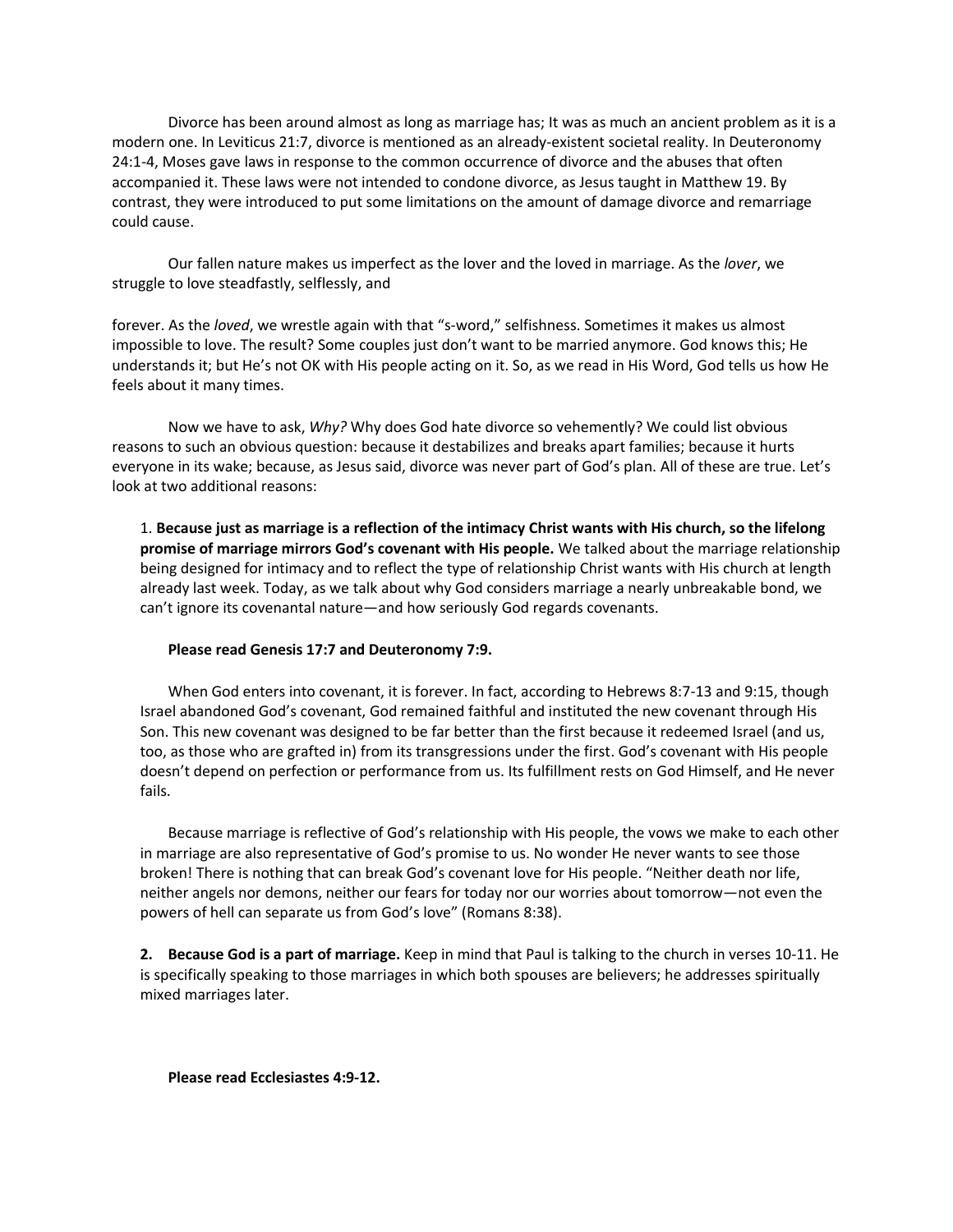• Fill in the blanks for Malachi 2:15 that you read earlier:

"Did he not make them \_\_\_\_\_, with a portion of the \_\_\_\_\_\_\_\_\_\_\_\_ in their union? And what was the one God seeking? Godly off spring. So guard yourselves in your spirit, and let none of you be faithless to the wife of your youth."

• What does Ecclesiastes 4:12 suggest to you, based on your understanding of Malachi 2:15?

God weaves His Spirit into this special human relationship. Not only does He bless marriage because it represents our relationship with Christ, but He is actually *in* it—in each spouse individually and in the completeness of their union. If we try to break such a union, we're attempting to remove God from a relationship He ordained and considers worthy enough to enter into. He can't condone that decision. It's contrary to His steadfast nature; and it's contrary to how much He loves us.

 Now what? We, Christ's church, are still here on earth instead of in heaven with Him because He wants us to reflect His glory to a world that needs Him. We are supposed to affect society around us on His behalf. Believe it or not, displaying unfailing love and commitment in our marriages is one way we can do that.

When I was researching some statistics on divorce for today's study, I came across a few surprisingly encouraging reports. First, divorce in general has declined by about 18% over the past ten or so years. Before we high-five, part of the reason for this is because the marriage rate has also declined; you can't get divorced if you don't get married. When adjusted for the declining rate of marriages, the divorce rate has decreased by about 8%, which is wonderful, but the national average still hovers between 40-50%.

Within the church, divorce rates are dramatically lower. Let me qualify what I mean by "within the church," though. Among those couples who regularly attend church, read their Bibles, pray together, and seriously follow God, divorce rates are low. Among those who occasionally attend church and don't demonstrate an active pursuit of a relationship with Jesus, divorce rates are near the national average. Authentic followers of Christ look different than the rest of the world. We should be encouraged; this is as it should be!

Let's wrap up today by reminding ourselves that in this world, divorce is a reality. Although God doesn't want it for us, He approaches it candidly in His Word. Likewise, we should be authentic in how we approach our marriages. The reality is that sometimes, they're really hard. If that's where yours is right now, you don't have to hide behind a pretty facade, but you do have to remember that God can restore and strengthen what is weak or broken. Just as He loves you with an always-and-forever love, He wants you to do the same for your spouse. Your marriage may be the only example of unfailing love in the face of imperfection that

some people see—and that points the way to the Unfailing One.

If your marriage has already ended in divorce, please remember that God still loves you steadfastly. Divorce is not His intention, but it also doesn't exclude you from God's love and restorative grace. He never gives up on you but rather waits expectantly for you to turn your heart toward Him. He can heal what is broken and even bring good from it.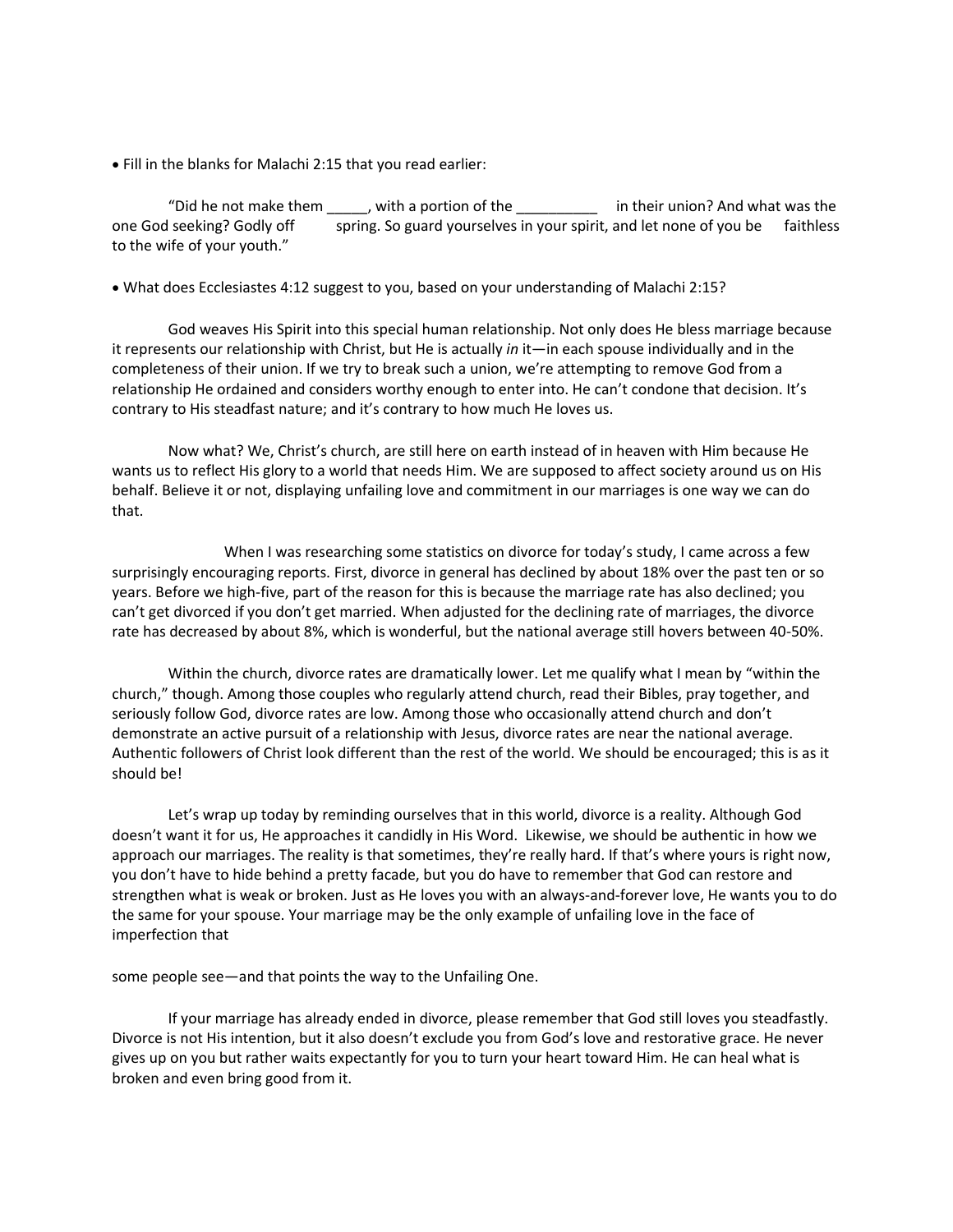**Consider**: God says—and has demonstrated—that when we are His, there is nothing we can do to make Him leave us. Have you considered that your marriage may be one of the ways you show God's unfailing love to a world that desperately needs to know that it's lovable? How might this change the way you view your spouse and your relationship?

**Pray:** Thank God for His commitment to you. Ask Him to strengthen your commitment to your spouse. If your marriage is in need of repair, lay that confidently at the feet of the One who brings life from death and beauty from ashes.

## **Day 2**

# **Spiritual Inequality in Marriage**

*Now I will speak to the rest of you, though I do not have a direct command from the Lord. If a fellow believer has a wife who is not a believer and she is willing to continue living with him, he must not leave her. And if a believing woman has a husband who is not a believer and he is willing to continue living with her, she must not leave him.*

1 Corinthians 7:12-13

 Although we're considering marriage and divorce again today, these verses specifically address those whose marriages were spiritually unequal, and the conversation falls under the greater context of "remaining as one was when called." (We'll talk about that more tomorrow.)

As we'll discover momentarily, Paul needed to specifically address "the rest of you—" those who were married, but not in a believer-to-believer marriage. Because Paul founded the church in Corinth only a few years prior, and because the city was primarily pagan, many of the Corinthian Christians found themselves in a confusing situation. They accepted the saving grace of Jesus, but their spouse did not.

Thank goodness Paul spoke to this issue. The believer-unbeliever marriage is still a common union today. Sometimes it occurs similarly to what we'll find in Corinth—where God calls one half of two married unbelievers into relationship with Christ before the other half. Sometimes one of God's children willingly chooses to marry outside of God's boundaries. In either case, a spiritually unequal marriage can be a source of loneliness, confusion, frustration, conflict, and sometimes even self-condemnation and hopelessness. If you're a Christian married to a non-Christian, I hope today's devotional brings you some encouragement. If that's not you, I pray that God will still take you deeper in your relationship with Him as we study His tenderness toward the believer—and the unbeliever—in this type of marriage.

**Please read 1 Corinthians 7:12-16.**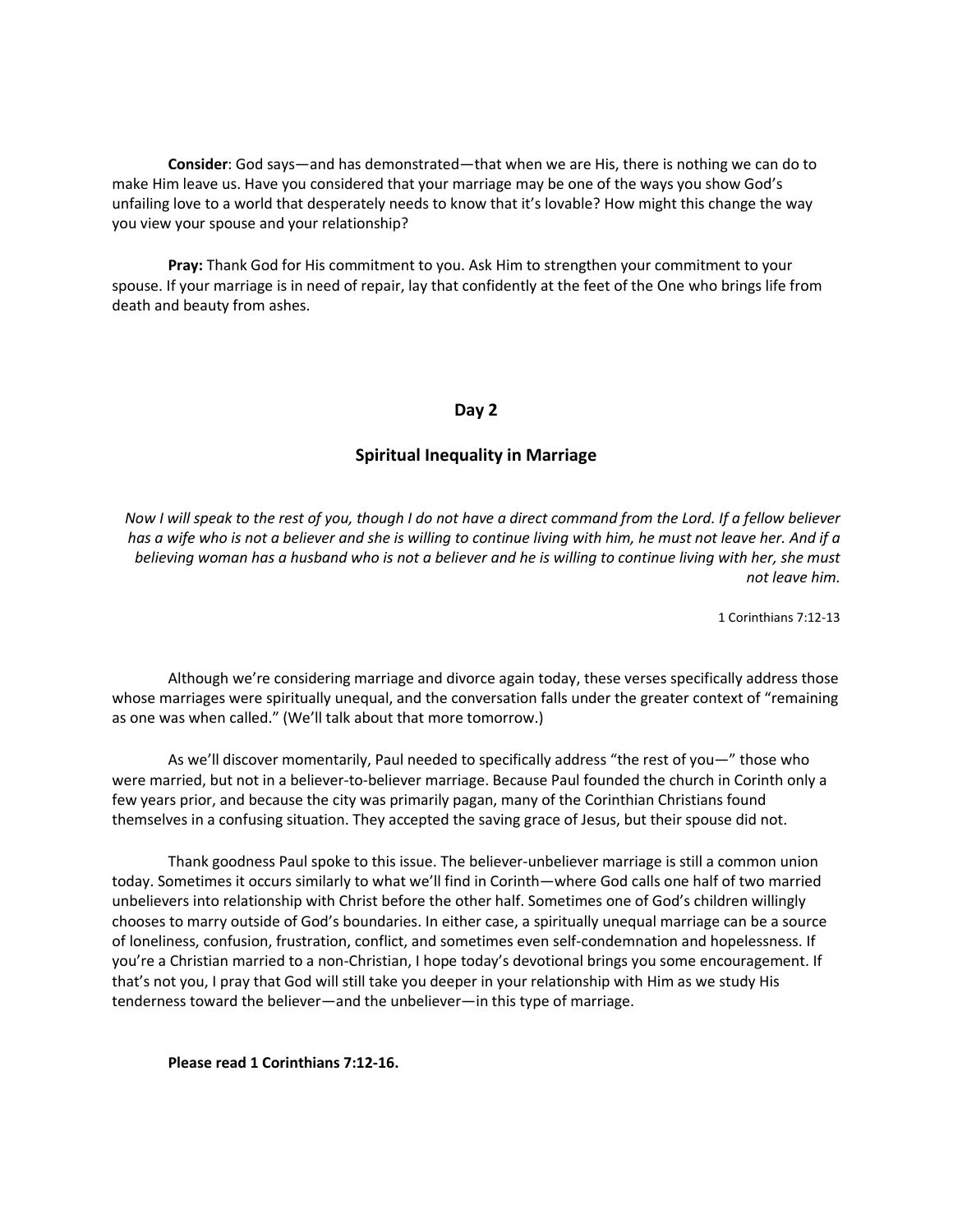The Corinthian church had demonstrated some confusion concerning marriage when it involved spiritual inequality. In chapter 5, Paul corrected the misconception that he (in a previous letter to them) meant that believers should abstain from close relationships with "unbelievers who indulge in sexual sin, or are greedy, or cheat people, or worship idols." Instead, as we read, he meant that the church should not associate with fellow *believers* who practiced such unholy behavior. Since at least some in the Corinthian church held to the belief that all sexual intimacy was sinful (7:1)—even within a Christian marriage—how much more defiling would those believers consider sexual intimacy with an unbeliever? So much so that some wanted to end the marriage so that they weren't in a constant state of sin and defilement. Thankfully, that's not how God sees the relationship.

• What is the instruction given to husbands and wives who have an unbelieving spouse?

#### • Why? (v. 14, 16)

First, the Corinthian church needed to understand that God did not look on their spiritually mixed marriages as sinful. When God decides to call one spouse to Himself before the other, we can trust the sovereignty of His decision and the intentionality of His method. He never causes us to sin, nor does He tempt us to it. So if God ordains that one partner in a marriage gives his or her life to Him and the other does not, the believing partner is not thrust into sin.

Now, let me take a brief moment to address the elephant in the room: knowingly choosing a spiritually unequal marriage. When we, as God's people, purposefully choose to marry one who does not follow the Lord, that *is* sinful. Can we do it and still love God? Absolutely. Is it unforgivable? Never. But it is, nonetheless, contrary to God's design. Throughout the Old Testament, God warned His people against marrying those who worshipped other gods. In 2 Corinthians 6, Paul exhorts the Corinthian church to avoid partnering with unbelievers. All the commentaries I read on this passage agree that Paul's prohibition pertains to marriage (as well as other relationships that would develop any sort of intimacy). I cannot overemphasize, though, that God's love and protection are the driving forces behind the requirement that His people marry someone who genuinely loves Him. God's rules are always for our benefit and to keep us free—not to put unnecessary restrictions upon us.

If you're not married but considering marriage to an unbelieving spouse—no matter how wonderful he or she is—I encourage you to humbly seek God's heart for you. He knows what lies ahead: the hardships, the pain, the struggle. He wants His way for you because He loves you. If you've chosen this road already and willingly married an unbeliever; if you have never been honest before God about your choice; run to Him. He's not condemning you; He loves you with an unstoppable love. But He does want you to acknowledge that you chose outside of His boundaries for you. He will bless you as you confess before Him. He'll even bless your spouse. If you already have dealt with this with God, please do not let my word reopen old feelings of guilt. You are clean before Him, and you have enough to handle without adding self condemnation to your plate.

Now, let's move on and understand what Paul told the Corinthian church to do in the case of a spiritually mixed marriage. First, let's note that this applies to all who are in this type of marriage; it applies whether the believer knowingly chose an unbelieving spouse or not. First and foremost, Paul says *don't seek*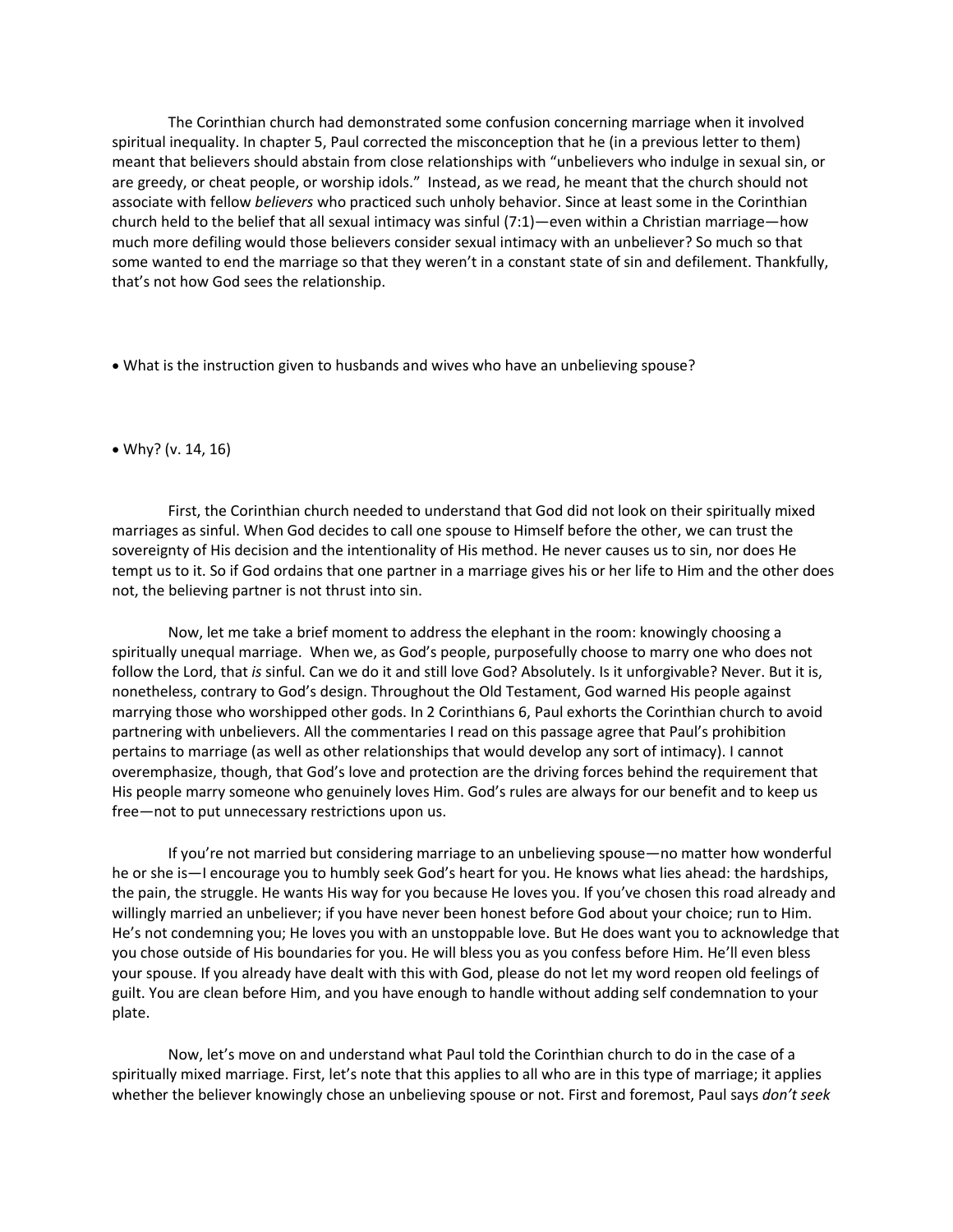*to end the marriage!* As we studied yesterday, all marriage is valuable to God, and the holiness of our spouse does not tip the scales in one direction or another concerning our commitment to him or her. God is completely holy, and we certainly are not; yet He chose to bring us into everlasting covenant with Himself. He will not cast us away based on our lack of holiness but instead commits to us and makes us holy through the transforming power of His Spirit. So, too, should the believing spouse's level of commitment to his or her spouse remain steadfast.

I love what Paul says next. (I actually love a lot of what Paul says in these few verses!) He gives several reasons why the believer should stay in this marriage.

- 1. **Your holiness affects your spouse.** Friends, in the midst of a relationship that the Corinthians feared was defiling them, Paul tells us that God regards it in the opposite way. Instead of looking down on the believer as tainted by the unbelieving spouse, God looks with favor on the unbeliever because God's own child is joined with him or her. Instead of guilt by association, God blesses by association. The unbelieving spouse is said to be "sanctified" (ESV) by the believing spouse. When God sanctifies something, He sets it aside for His holy purposes. The unbelieving spouse is separated from the rest of the unbelieving world and joined in holiness to God's community, experiencing many of the blessings that God bestows on His own. This doesn't mean that the unbeliever is saved through marriage (v. 16), but it does put him or her in a regular position of experiencing God's grace, mercy, blessings, and love because of—and sometimes directly from—the believing spouse. Oh, how I love our God. He loves us without limit!
- 2. **Your holiness affects your children.** God is ever tender toward the children of His children, promising that He will bless the children of His people to the thousandth generation (Deut. 7:9). Paul says in 1 Corinthians 7:14 that the children in a spiritually unequal marriage are *holy*. Doesn't that bring you such peace? The holiness that a believing spouse brings into the marriage is so pleasing to God that He extends that to the believer's children. And don't think for a second that He won't also use your faith to affect the kids, train them up, and draw them to Himself.
- 3. **God will change you.** Oh, you can be sure that God never wastes an opportunity. The refinement that happens to the believing spouse in a spiritually mixed marriage may be painful, but it is profound. When you realize that God is the only One who can change your spouse's heart toward Him and release yourself from that pressure, God uses it to build a stubborn trust in His sovereignty, power, and plan for you and your spouse. I could go on and on about the ways God will grow and refine the believing partner in this marriage, but that's not our whole study goal today. For now, please be encouraged and reminded that He always has plans for His people; God is for you, even though circumstances may be hard. He has plans to prosper you even in a mismatched marriage.

#### 4. **God may use you to save your spouse.**

**Please read 1 Peter 3:1-2.**

First, let me be clear to say that I am not contradicting what I stated above—that God is the only One who can change your spouse's heart toward Him. That holds true. But God may, in His sovereign plan, *use you* to accomplish His salvation plan. Commentators are torn between two interpretations of 1 Corinthians 7:16. Some interpret Paul's question to mean that the believing spouse should make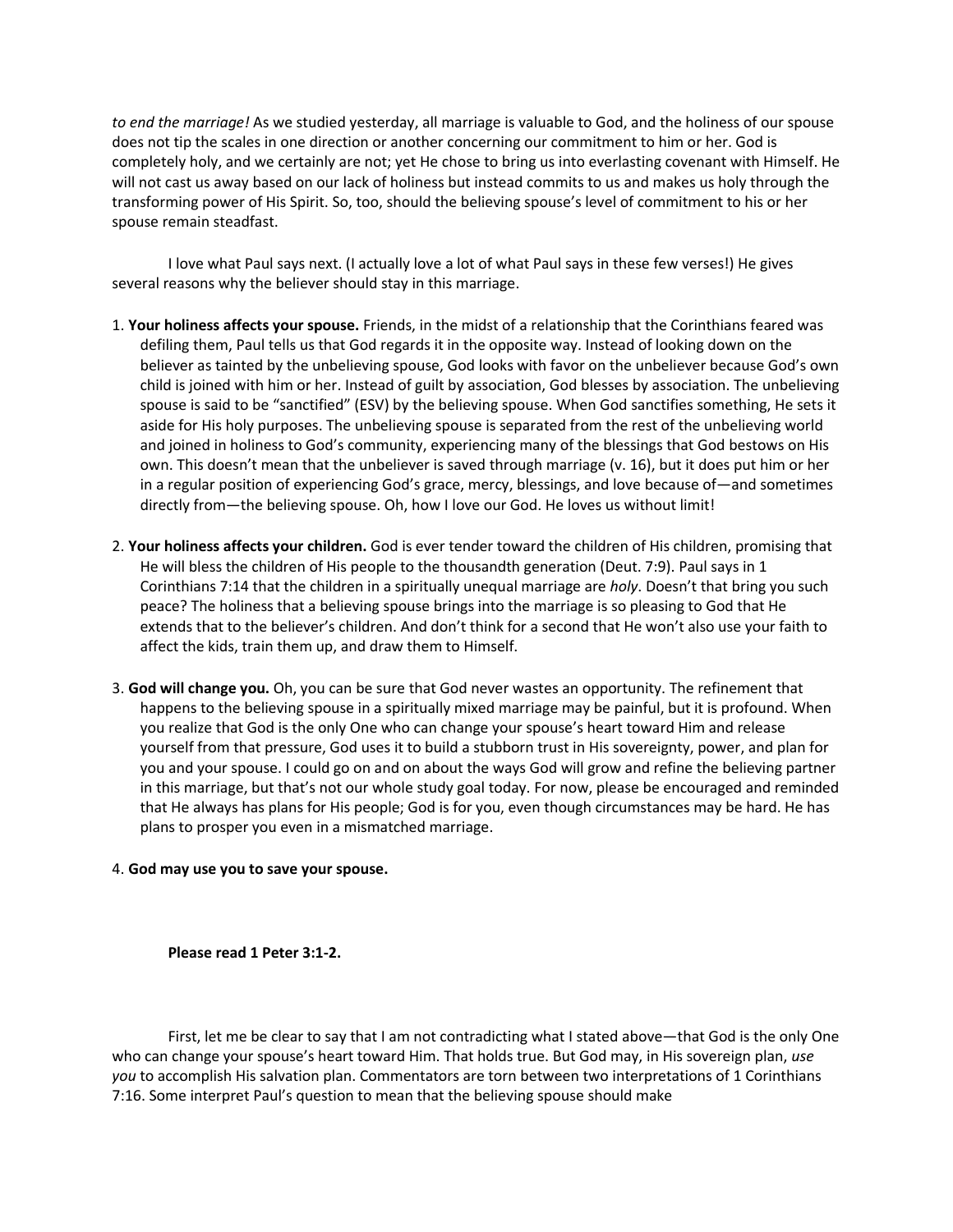every effort to live in peace with the unbelieving spouse because the believer may play a role in the unbeliever's journey to salvation. Others assert that Paul anticipated a negative response to this question, saying essentially that the believing spouse should peaceably let the unbeliever end the marriage because he or she may never come to salvation. In light of 1 Peter 3:1, I tend to agree with the first interpretation. But regardless of which Paul intended (or perhaps he meant it to be ambiguous), we can readily see the staggering generosity of God. He releases the believing spouse from bearing the responsibility for a spouse's salvation, but He reserves the right to bless the believer by using him or her to affect His plan for salvation in the unbeliever.

Paul offers one last instruction concerning spiritually mixed marriages: the believing spouse is released from the unbelieving spouse if the unbeliever wants to end the marriage. Why? Because God calls us to peace. The peace that is always connected with our God—the Prince of Peace—is *shalôm.* In its most general sense, shalôm is the sense that everything is well; it's an overall feeling that all is right in the world. When we consider Paul's call to peace for the believer in a spiritually unequal marriage, we can make two solid assertions:

**God calls the believer to act peaceably toward the unbeliever.** By living peaceably in the marriage and keeping the family together, the believer institutes an overall sense of peace—of well-being—within the home and family. Will there be conflict? Surely. But in a general sense, the family remains in tact, and the believer (if he or she is submitting to God's authority in his or her life) treats the spouse with respect and love, keeping marriage and family functioning as God intended. All is as it should be.

**God calls the believer to experience** *His* **peace.** By releasing the believing spouse from the marriage if the unbelieving spouse initiates its end, God removes any responsibility to *make* the marriage work and the guilt if it doesn't. The believer, having done all to live in peace with the unbeliever, is not responsible for the unbeliever's decision. There is no need to scratch and claw to hold together a marriage that an unbelieving spouse wants to end. The believer can let his or her spouse leave peaceably and experience God's peace in knowing that he or she is not responsible for the end result.

I am overwhelmed nearly to tears when I think about the care God took by having Paul address these very real, very difficult situations in marriage. God is perfect, good, and beautiful; but He doesn't ignore the sometimes ugly realities that His children may face. He meets us there, provides for us, and pulls us out and up to Himself.

**Consider:** God's feelings for you are so much greater than you can imagine—so much so that He sanctifies and blesses others because of you. There is not one detail of your life, marriage, or heart that He doesn't know intimately and care about deeply.

**Pray:** Thank God for His generosity today. Tell Him you love Him, too. And ask Him to enable you to love when it's difficult.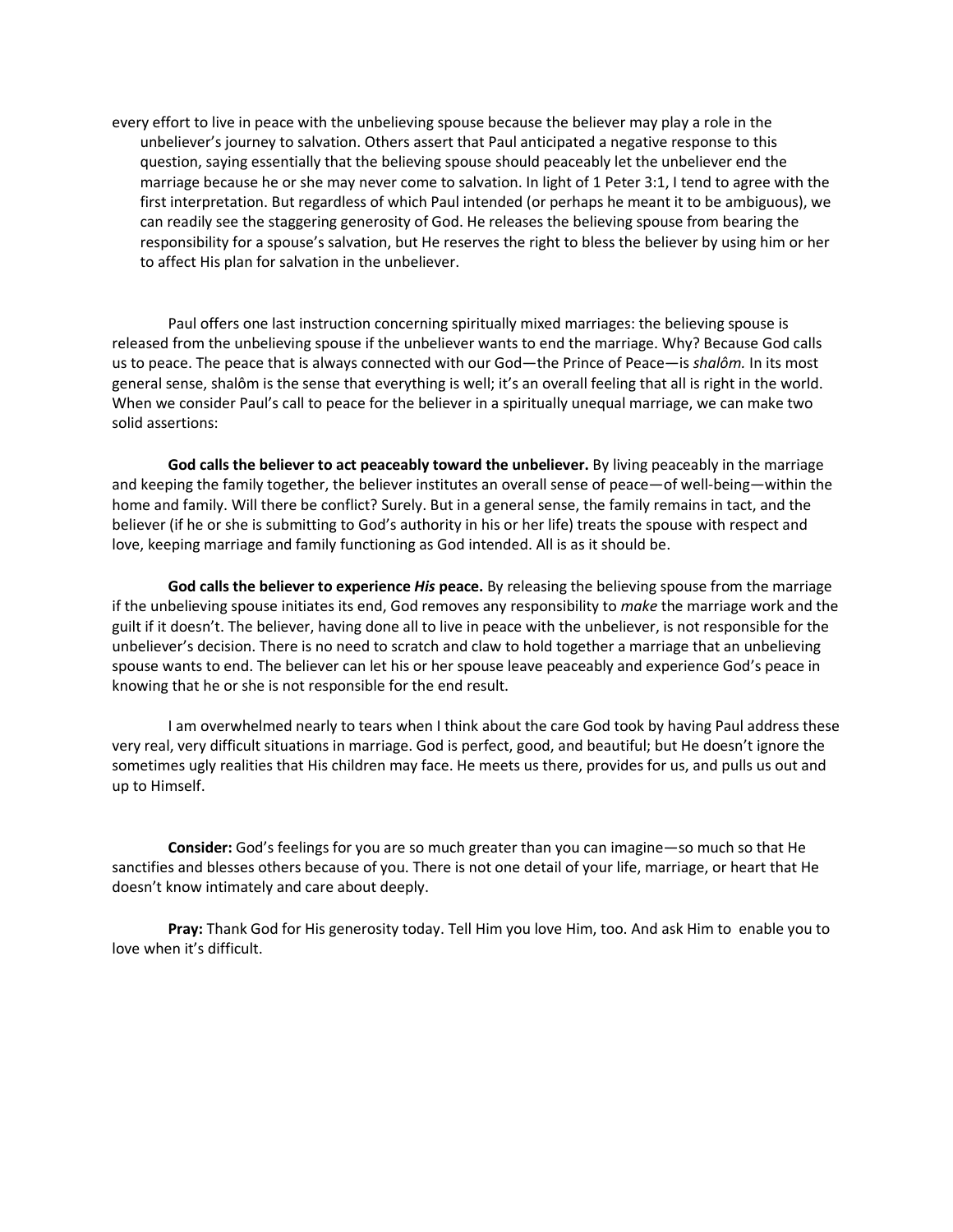# **Day 3**

# **Living as Called**

"*Each of you should continue to live in whatever situation the Lord has placed you, and remain as you were when God first called you."*

1 Corinthians 7:17

The Corinthian church was called out of and existed in the midst of an extremely pagan society. They had lots of questions about what to do about some old situations in light of the fact that they now belonged to Christ. We talked about divorce and marriage already, and we'll discover a couple more unique situations today. Any of us who have been called by Christ later in life may have wondered similarly.

**Please read 1 Corinthians 7:17-24.**

• What religious, social, or economic factors did Paul address in these verses?

• What are some of the religious, social, or economic backgrounds some of us come from now?

Admittedly, I have struggled with this passage in the past because, on the surface, it can sound like God doesn't care much about our circumstances. Quite to the contrary, God cares about our circumstances so much that He calls us while we're in them and tells us to stay there because He is the One who designed our calling *within* those circumstances for the express purpose of affecting the other people around us.

#### **Please read the verses below.**

*"Your eyes saw my unformed substance; in your book were written, every one of them, the days that were formed for me, when as yet*

*there was none of them."* (Psalm 139:16 )

*"For we are his workmanship, created in Christ Jesus for good works, which God prepared beforehand, that we should walk in them."* (Ephesians 2:10)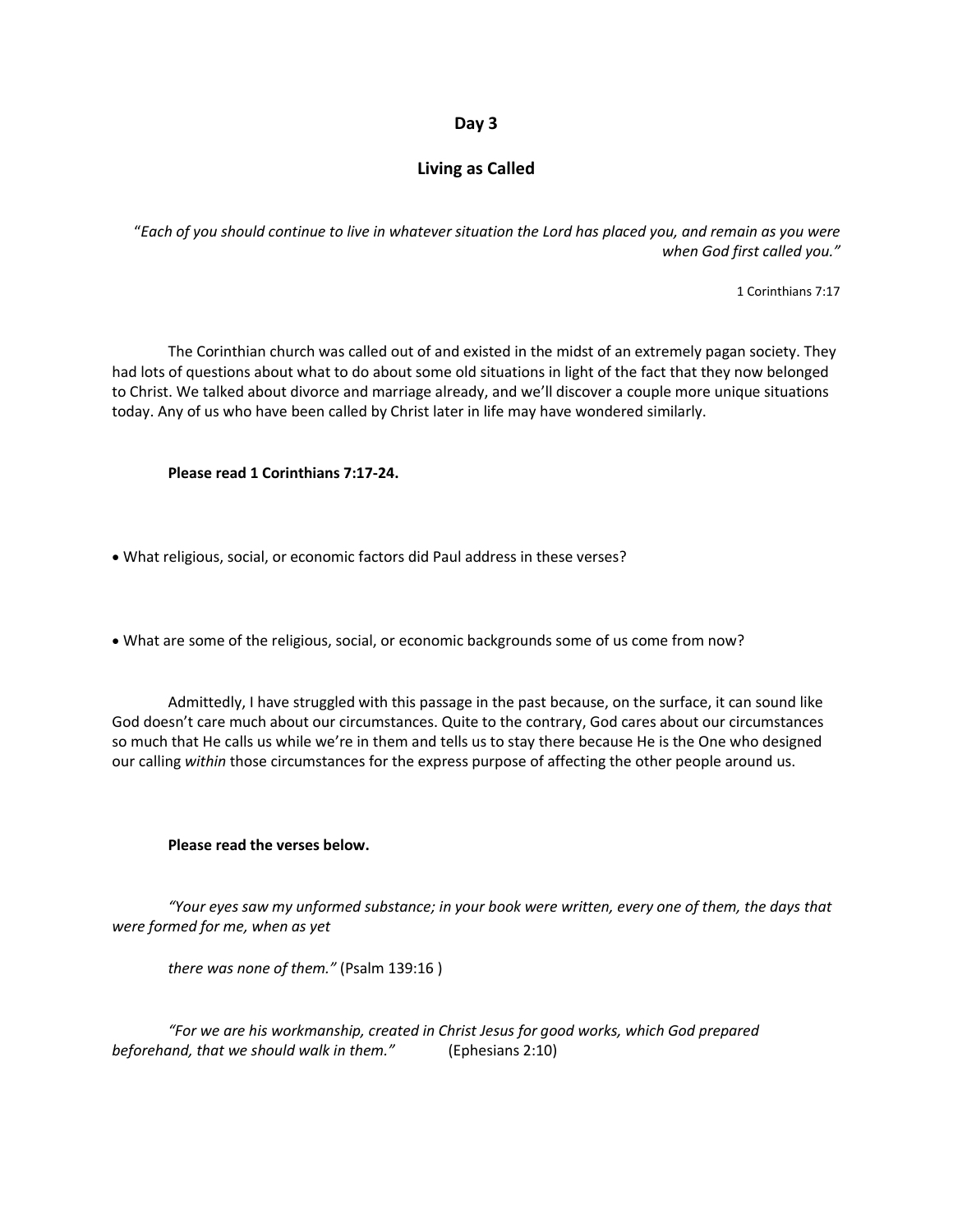• In your own words, explain what these verses have in common.

Before you were even a thought in your parents' minds, God knew you. He not only knew what you would do, but He planned and prepared it all for you. When we consider our lives in this light, we can't help but feel pretty special—and rightly so! But let's turn our gaze slightly….Instead of focusing on how special we each are to God, let's take a moment to be awed by how infinitely great God is.

Like we learned at the outset of our study in 1 Corinthians, God's wisdom is higher and greater than we can comprehend. We know that He crafts the details of our individual lives, but how often do we consider that He has woven those details together with billions of other lives? That's a staggering thought.

When we consider that God loves and values the details of our lives but that those details are only a small part of His enormous Kingdom agenda, it realigns our perspective concerning present circumstances. This is what Paul is getting at when he tells the Corinthian church to "remain as you were when God first called you."

The Corinthian believers had so many situations from which they were looking to escape. Their focus was on the minutiae of their present situation instead of on God's power to affect His purpose within it. Essentially, Paul was saying, "Stop paying so much attention to what you're doing and where you're doing it, and start focusing on Who does it with you, in you, and through you. God can use you no matter what your circumstances are!" Sometimes we need to be reminded of the same, don't we? This world is full of dark places and lost people. Thankfully, there is no dark place that Christ can't light up. As His hands and feet, we help reach those dark places—but we can't reach them unless we're in them.

I'm not suggesting that we never work toward personal goals, and neither is Paul. In 7:21, he tells anyone who was called to Christ while a slave to attain their freedom if it's possible. Neither am I saying that we should remain in an obviously sinful situation. But if God calls us to salvation or to go deeper with Him while we're trudging through a job we don't love—and there is no other immediate prospect—we can take joy and have peace knowing that God even has plans for us there.

Finally, let's take another look at 1 Corinthians 7:23-24. Paul already spoke to those who were bondservants when they became Christians in verses 21-22. Now he makes a point as he talks to those who are free: Christ bought them for a "high price." They belong to Him now. What follows is profound: "so don't be enslaved to the world." What does this mean? How could someone become a slave to the world when he or she is already free from human slavery and even free from slavery to sin because of Christ?

I think **Galatians 1:10** will help us understand. **Please read it.**

Don't give up the freedom you have in belonging to Christ by following after the world and trying to please people! The world tells us that circumstances and achievements give our lives meaning, but Christ tells us that circumstances are secondary to our real purpose: displaying His glory. He doesn't require us to find the perfect situation in which to accomplish this, and so Paul cautions the Corinthian church not to become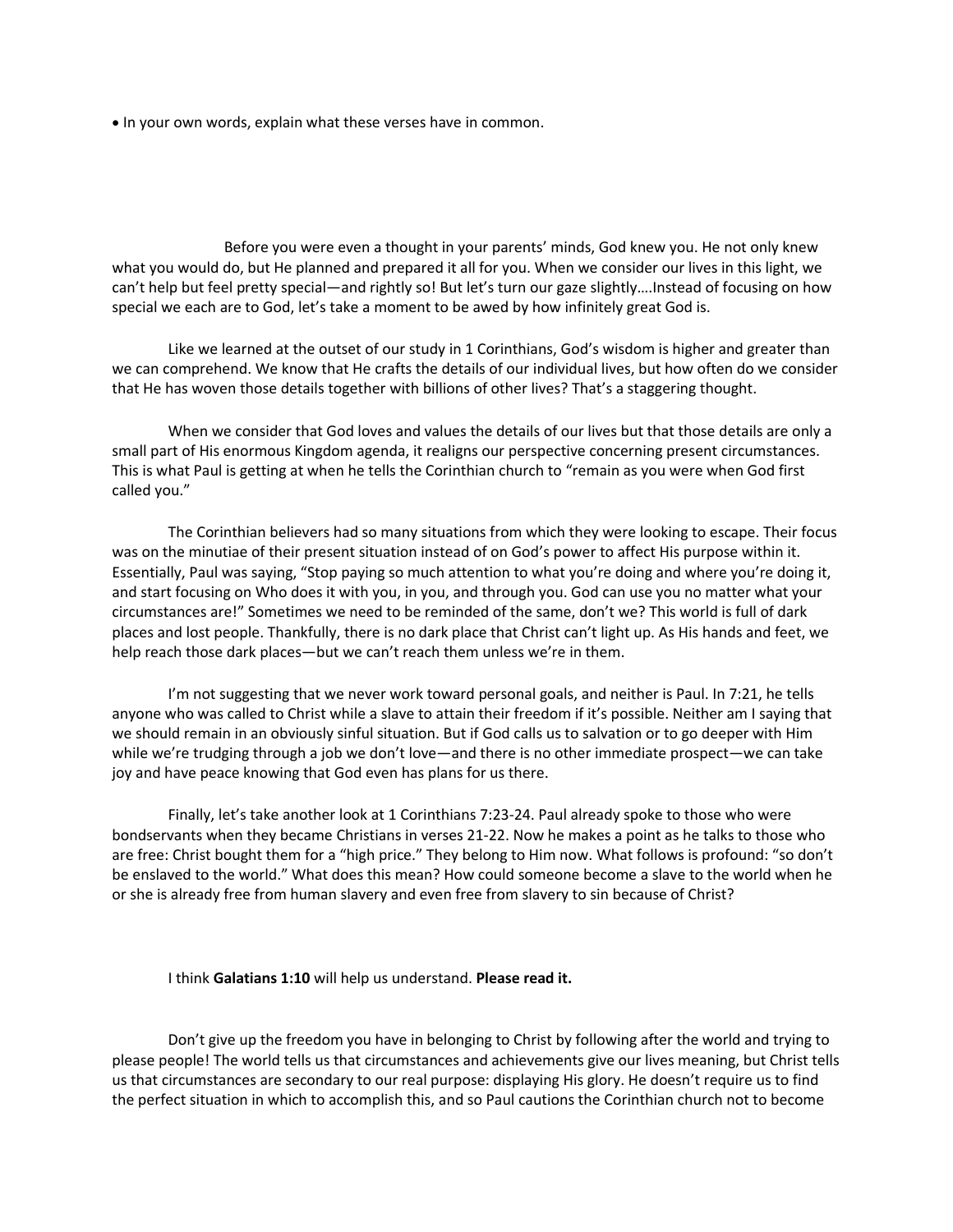enslaved by that pursuit.

**Consider:** What circumstances in your life now seem unimportant? If you don't feel like God is specifically telling you to move out of that situation, trust Him to use you where you are now.

**Pray:** Ask God to open your eyes to see your situation like He does. Ask Him to give you opportunities to serve Him where you are and to bless you with His peace as you trust Him to lead you. Thank Him that He designed and intimately knows every one of your days.

## **Day 4**

## **Engaged but Not Attached**

*"Those who use the things of the world should not become attached to them. For this world as we know it will soon pass away."*

1 Corinthians 7:31

We've talked about marriage a lot these past couple weeks, and you might assume from the devotional title above that we'll stay in keeping with that today. However, we actually have a different focus. Instead of moving right into verse 25 of 1 Corinthians 7 where Paul addresses the

young unmarried people and the widows within the Corinthian church, we're going to jump down to verses 29-31. We'll come back to the rest of chapter 7 tomorrow.

#### **Please read 1 Corinthians 7:29-31.**

When we first started this series, I mentioned that one of the major themes within 1 Corinthians is that we believers need to loosen our grip on this world and fix our eyes firmly on Christ. This passage is a prime example of just that. The Corinthian church was struggling with several things, as we've already studied. One of their struggles, if we were to try to succinctly describe it, was to rightly understand how their spiritual reality (Christianity) related to their physical reality. Some swung hard one way by claiming absolute freedom in Christ but used that to gratify any bodily desire; others would rather deny the importance of the physical (7:1). Neither approach was right, and much of Paul's purpose in 1 Corinthians was to teach this body of believers how to live intentionally in the present but not to be so attached to it that their focus was diverted from Christ. Isn't that our struggle, too?

• Fill in the blanks: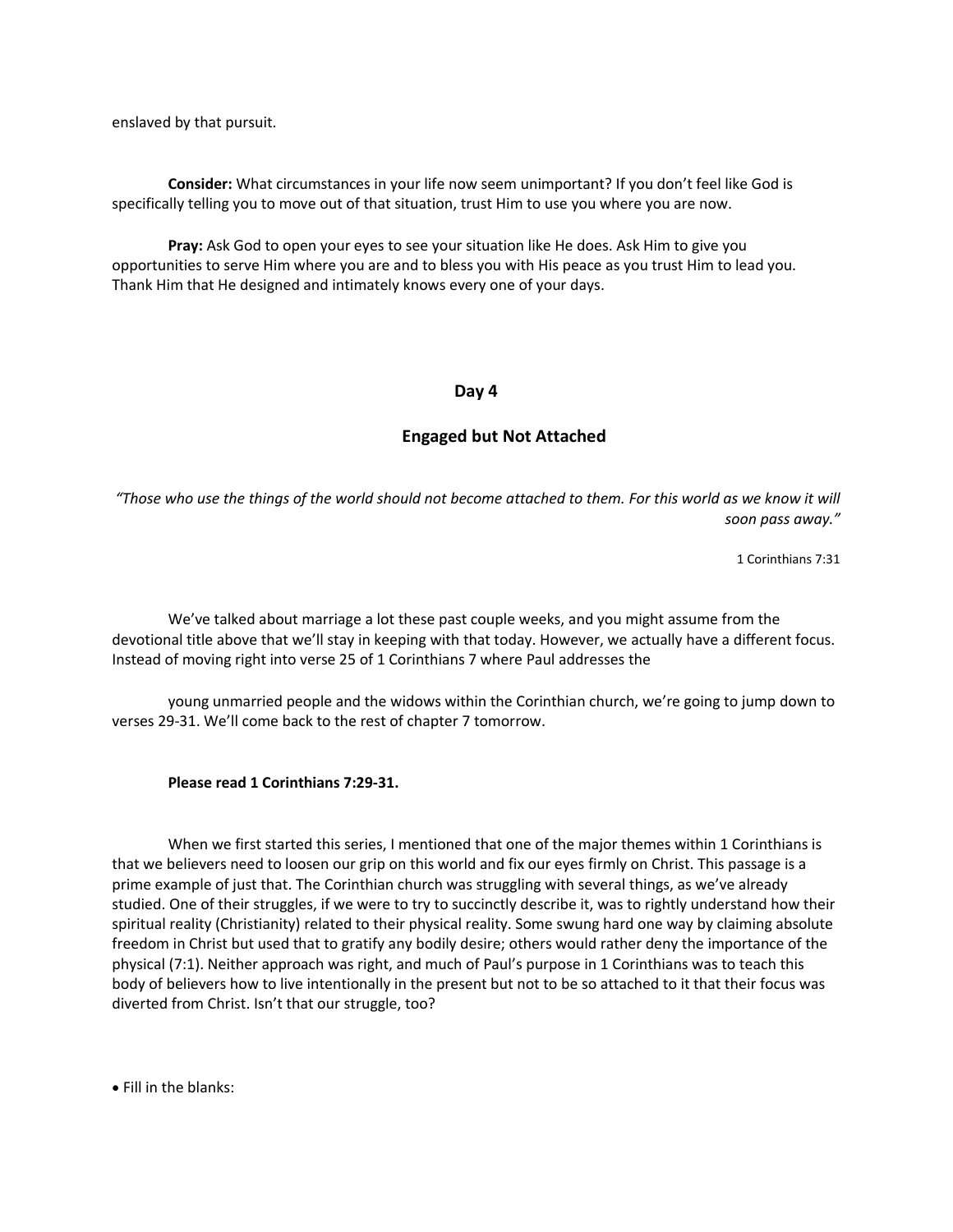| * "Those with wives should not |  |
|--------------------------------|--|
|                                |  |
|                                |  |

 "Those who weep or who rejoice or who buy things should not \_\_\_\_\_\_\_\_\_\_\_\_\_\_\_\_\_\_\_\_\_\_\_\_\_\_\_ by their weeping or their joy or their possessions."

\* "Those who use the things of the world should not become  $\blacksquare$ 

In some other translations, the wording in these verses makes a right understanding a little more difficult; it sounds more like Paul is telling the Corinthian believers not to completely pull back from any matters pertaining to this present life. We know, though, that that couldn't be Paul's intention because so much of the letter is spent teaching this church that their behavior and their holiness on earth matters to God. So the NLT (above) conveys this well with wording that clearly indicates that Paul is instructing the church not to become absorbed by or singularly focused on the things of earth. They matter, but they're not everything.

Why is this important to us now? Read verse 29 and the end of verse 31 again.

#### **Please also read 2 Peter 3:3-16.**

- In your own words, what will "scoffers" say?
- Fill in the blanks:

Some people think the Lord is being \_\_\_\_\_\_, but He is really being \_\_\_\_\_\_\_.

- Why?
- How will His return come about (v. 10)?
- How should this affect our lives on earth (v. 11)?
- What should our attitude be about His return (v. 12)?

I can't tell you how many times I've heard brothers and sisters in Christ say something like, *Every generation thinks it's the last generation; they all thought Jesus was coming during their lifetime.* The tone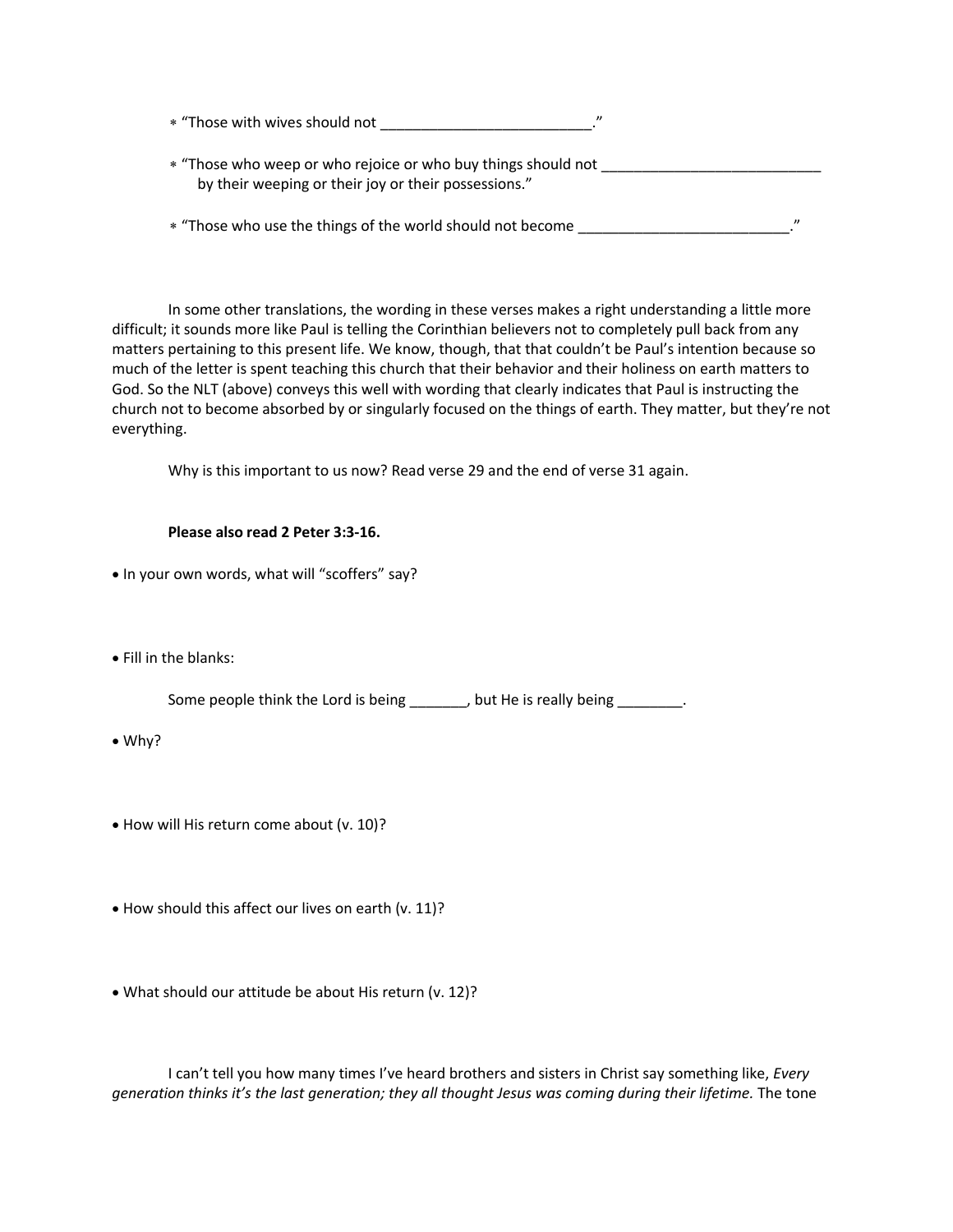and intended purpose for this type of statement is usually to discourage those who earnestly believe Christ's return is right around the corner, but it's actually a wonderful testament to every generation of believers. From the time Jesus ascended to heaven, each generation has lived joyfully anticipating His return. That's what Peter says we ought to do! That's what Christ wants us to do. And that is the key to engaging in our world without being absorbed in it.

If we believe that Jesus probably won't return during our lifetime, our lives likely won't reflect an urgency for His kingdom's purposes. We easily become absorbed in the here-and-now. The result is a sad, downward turn: we don't really believe He'll return during our lifetime, so we don't live like He will; so we hope He won't. But when we truly believe (and might I add, hope) that Christ might come back at any moment, our lives will be radically different. Jesus says so Himself in Matthew 24:43-44. In these verses, Jesus tells His disciples to keep watch for His return at the end of the age because they won't know exactly when He is coming. They had to be ready; so did the Corinthians; and so do we.

As we work our way through 1 Corinthians, we're learning so much about how to ready ourselves for the return of our King. I think, though, that Colossians 3 beautifully sums up how Christ's bride should ready herself.

**Please read Colossians 3:1-17.**

Let's take what we find in Colossians 3 and make ourselves a reference guide.

#### **How to Live in the World without Focusing on the World:**

- 1. **Focus on the right reality.** In this world, physicality is nearly synonymous with reality. But "God is spirit" (John 4:24), and He created the physical world that we now see from that which cannot be seen (Hebrews 11:3). The spiritual world is indeed reality—and it is the right reality that deserves our focus.
- 2. **Put your sin "to death."** We are alive in Christ, no longer enslaved to sin but conquerors of it. So we must get rid of the sin in our lives that characterizes the unbelieving world and will bring God's wrath to the world. Where sin exists, a fear of Christ's return will also lurk.
- 3. **Clothe yourself in the righteousness of Christ.** We need to replace the sin we put to death with Christ-like attributes and action! When we take things like mercy, kindness, humility, gentleness, patience, forgiveness, and love into the world, we affect the world *for* Christ instead of being affected by it and becoming overly attached *to* it.
- 4. **Fill your life with the message of Christ.** This must be at the core of our hearts. It must overflow to believers by way of encouragement and to unbelievers by way of grace as Christ's representatives. When we take Christ's message out into the world, we're doing just as He asked us to do. Should He return while our hearts are full with Him and our actions proclaim Him, we'll be ready.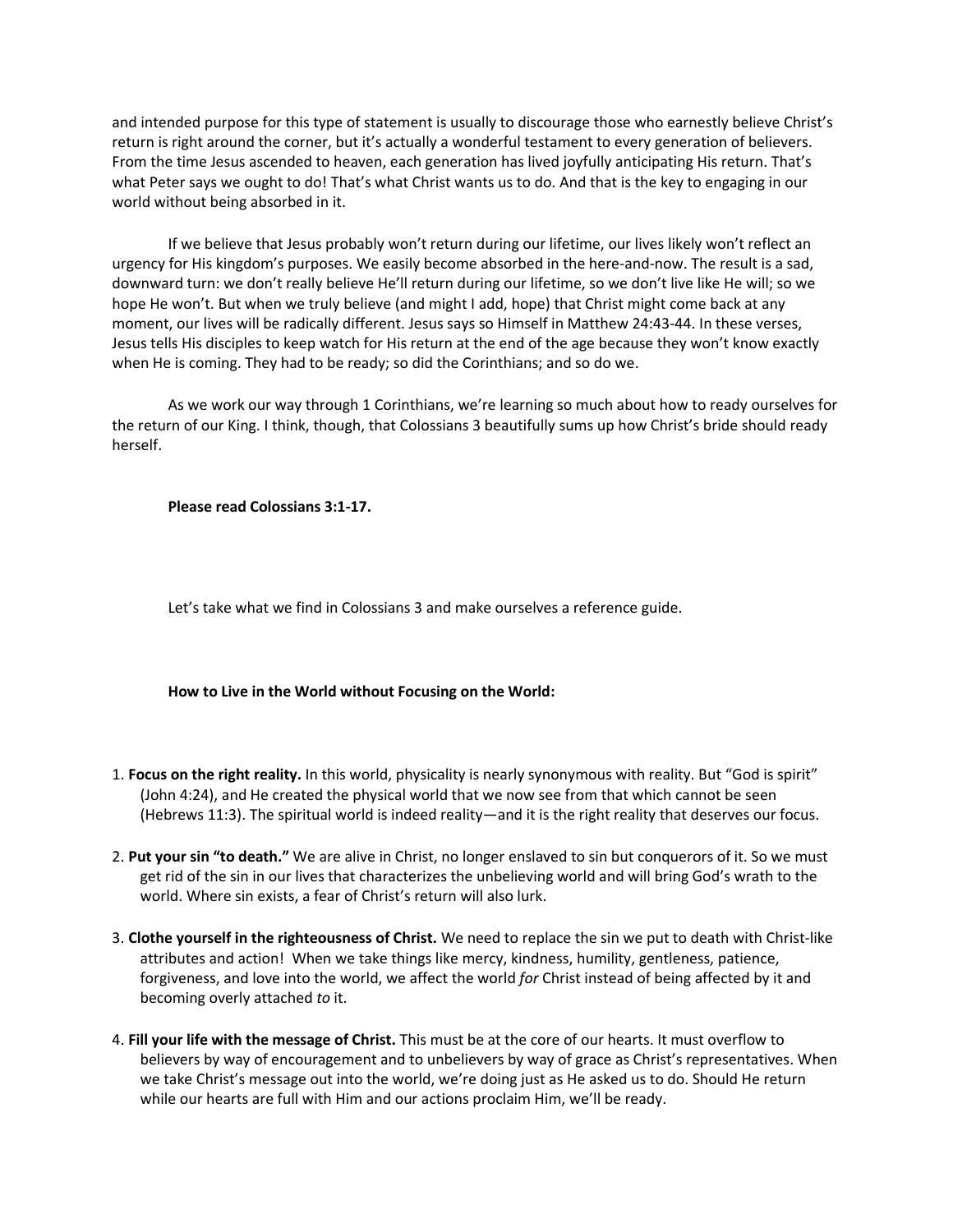**Consider:** Take an honest look at how you feel about this world and Christ's return. Are you more attached to the plans you have than you are excited for His coming? Do you think He really could return in your lifetime? If He does, are you ready? Or are you so excited for His return that you've given up on some earthly responsibilities? Have you disengaged?

**Pray:** Ask God to minister to your heart about these things. Detaching without disengaging is hard for us. Ask God to help you love the world and also look forward to His coming.

# **Day 5**

# **To the Singles**

*"So the person who marries his fiancée does well, and the person who doesn't marry does even better."*

1 Corinthians 7:38

We tend to give marriage a lot of attention and spend no small amount of time discussing it. That's certainly not wrong, but sometimes I wonder if we do so at the expense of diminishing God's gift of singleness to some. Paul made the assertion on more than one occasion that he thought being single was a better gift from God than marriage (1 Cor. 7:7). Today, we're going to give special attention to this gift and find out why Paul thought it so preferable. Let's dive right in.

**Please read 1 Corinthians 7:25-40.**

- What would Paul like to spare those who are not yet married (v. 28)?
- About what things is the unmarried man or woman anxious?
- About what things is the married man or woman anxious?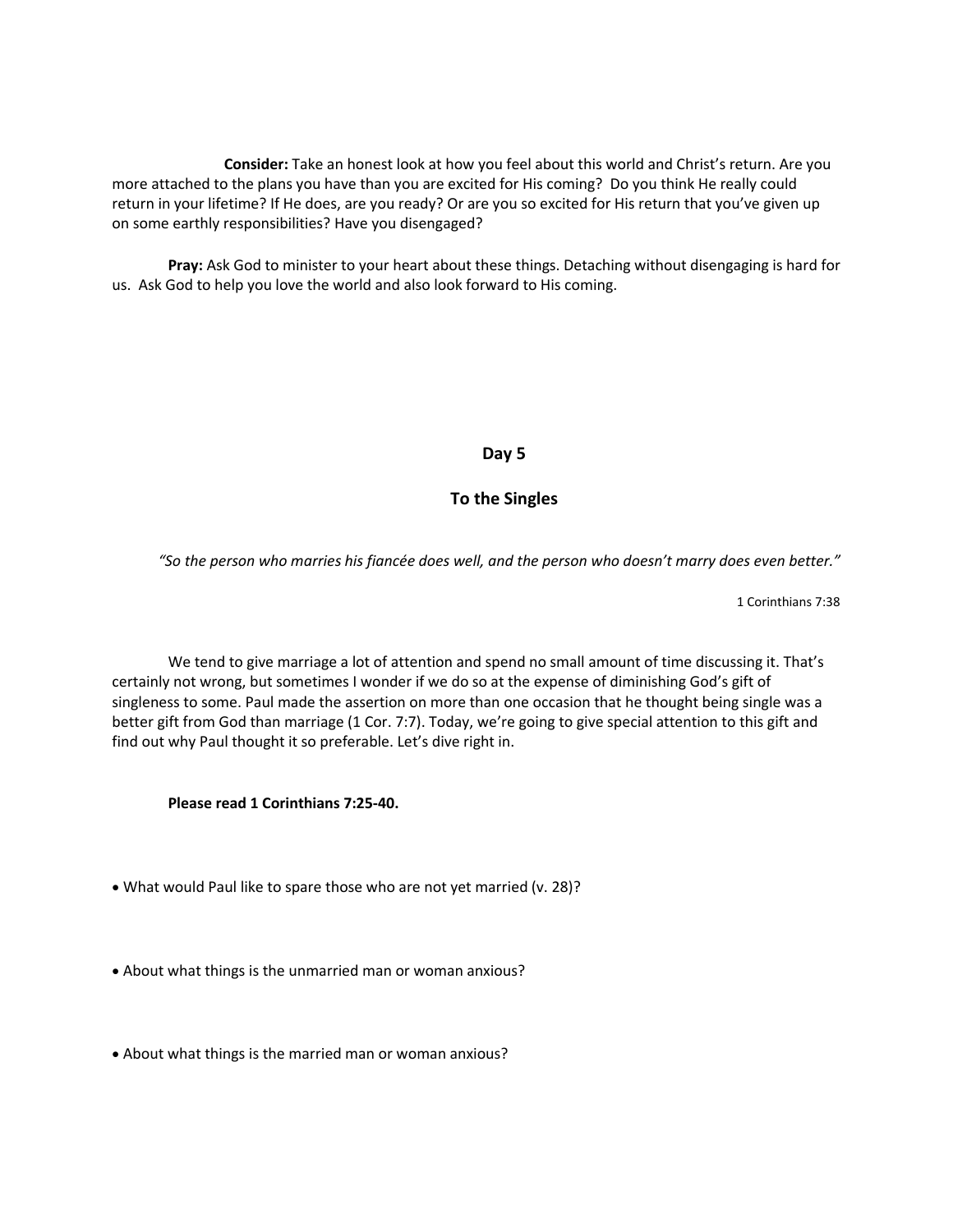In speaking to the young, unmarried Corinthian Christians and the widowed, Paul encourages those who might be inclined to stay single to seize the opportunity. While marriage is certainly a blessing from God, it also comes with some trouble and difficulty. We talked about a few of those troubles earlier this week, and here, Paul mentions one more: the normal obligations of daily life. The married person—and perhaps the married Christian especially—must devote time, energy, and attention to the needs of his or her spouse. To ignore a spouse's needs would be to ignore God's instructions for how to live in the relationship He designed and gave; it's wrong.

The single person, however, has complete autonomy with his or her time, and can dedicate as much of it as desired to serve the Lord. Paul is one of the best examples of this in action. He had opportunity to go wherever God sent him. He established churches across Asia, brought the Good News of Jesus Christ to the lost and formerly excluded Gentile world, braved dangerous trips and territories, made deep relationships and serious disciples. The singular goal of Paul's life was to know Christ more intimately than most knew their spouse. That goal fueled his ministry as he worked to make Christ known to all who would receive Him. Paul wouldn't have traded this for anything; his singleness was truly an amazing gift.

But Paul is not the only person in whom we see God pour out privilege in singleness. The apostle John, in his old age, was sent to the island of Patmos. There, he likely experienced intense isolation, and in that aloneness—just John and God—Jesus revealed Himself in ways John could not have imagined. And from that time, we have been blessed with the book of Revelation.

Anna, the prophetess, is another example.

**Please read Luke 2:36-40.**

- Approximately how long had Anna been widowed?
- What unique privilege did she have?

Anna was an old woman at the time of Jesus' birth. She had only been married for seven years before her husband died. Rather than remarry, Anna chose to remain single and to devote her life to the Lord. She never left the temple; she fasted and prayed constantly. Her commitment to God was unrivaled and uninterrupted by any other human relationship. And when it was time for God to send the Messiah, God gifted Anna with the ability to recognize Him right away—even as a baby. She prophesied and spoke to everyone who was waiting for Jerusalem's redemption. What a gift! Anna's singleness afforded her the time and singleness of mind to devote to God.

**Consider:** If you are single, how do you feel about it? Have you considered it a gift from God, or have you felt forgotten by Him? Please understand that if God has reserved you for Himself, He will not leave you without as much of Him as you desire. He's just waiting for you to come to Him.